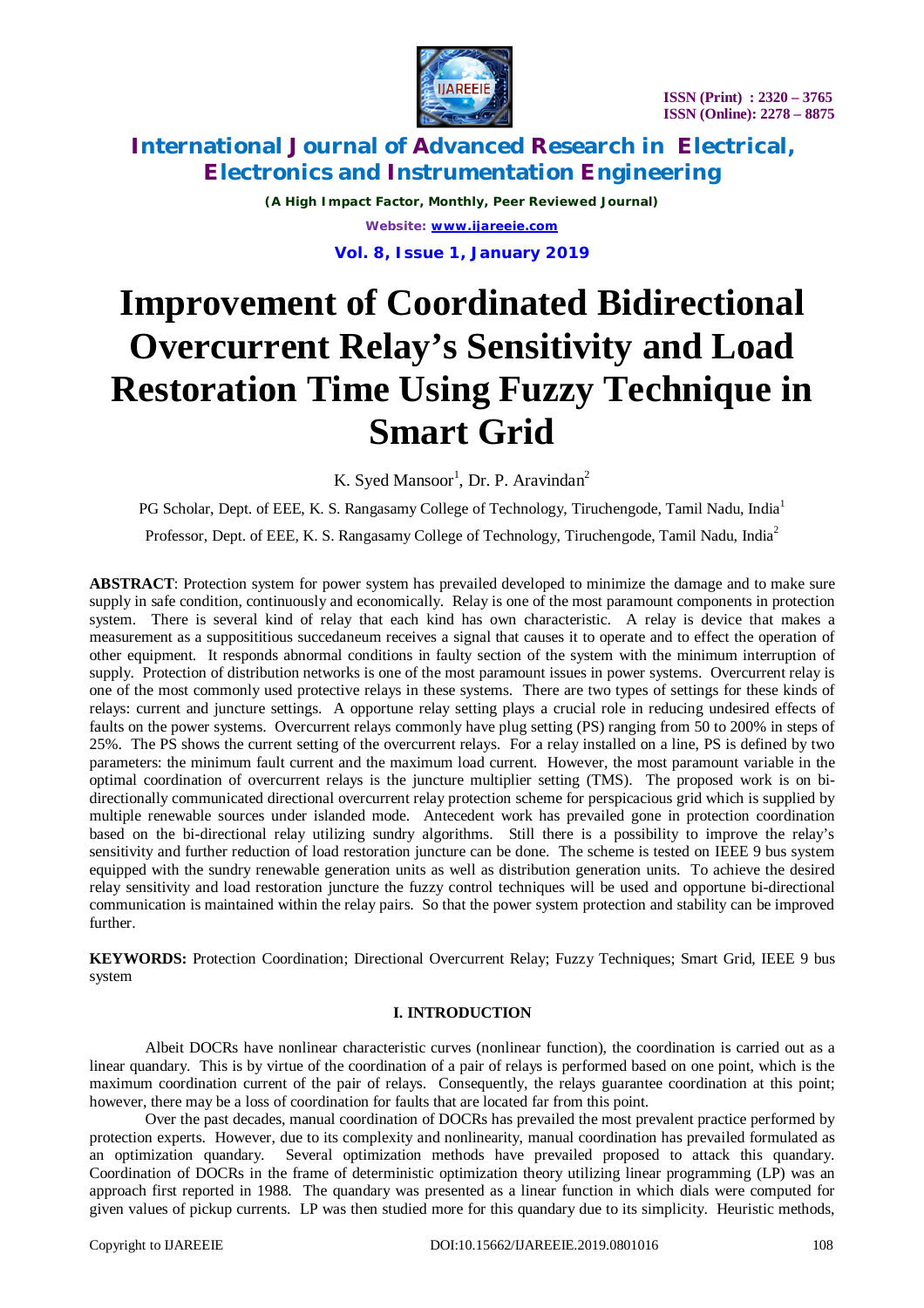

*(A High Impact Factor, Monthly, Peer Reviewed Journal)*

*Website: [www.ijareeie.com](http://www.ijareeie.com)*

### **Vol. 8, Issue 1, January 2019**

such as the genetic algorithm (GA) and particle swarm optimization (PSO) of the artificial intelligence (AI) family have expeditiously gained popularity in solving coordination quandaries. GA has prevailed frequently reported in different literatures due to its simplicity, robustness and facile implementation. This algorithm is based on the evolutionary ideas of natural selection of genes which consist of selection, reproduction and mutation. In this case, the quandary was presented as a nonlinear function in which both the dial and the pickup current parameters were computed.

Recently, hybrid methods have withal arisen in solving coordination quandary [11]. Their main attractions are the reduction of search space, execution juncture and the number of iterations required in encountering the solution.

The hybrid GA and mixed PSO are newly developed methods that are combined with LP, in which their search space are drastically reduced by encoding only the pickup currents as input variable strings, leaving the dials as task for LP to solve. In other words, these hybrid methods solve coordination quandaries by the linearization of the relay function. Coordination of DOCRs considering different network topologies has prevailed reported in different occasions. A set of relay settings are encountered which will gratify the coordination constraints of different cases of the network topology. On the other hand, the authentic juncture coordination proposed in this thesis is not to find a set of relay settings that will gratify the coordination constraints of different cases of the network topology, but to recoordinate all DOCRs for every change of network topology. The advantages by doing so are minimum relay operation juncture, increment of sensitivity, and the facility to withstand another unknown contingency. Moreover, the conception is to coordinate DOCRsonline, which as a result enhances in meeting the fundamental requirements of the DOCRs. The ant colony optimization (ACO) has not prevailed implemented in the coordination study but has lately prevailed used for the study of reactive power flow planning, power flow economic dispatch, power generation scheduling, and has reported to be a puissant tool in solving complex quandaries in different areas. The advantage of this algorithm compared to GA is the role of global recollection played by pheromone matrix which leads to better and faster solution convergence. The differential evolution (DE) is a family of the evolutionary algorithm (EA). But compared to most other EAs, de is much more simple and straightforward to implement. Main body of the algorithm takes four to five lines to code in any programming language. The DE is studied and compared with other algorithms, the gross performance of the de in terms of accuracy, convergence speed, and robustness makes it very attractive for applications to real-world optimization quandaries, where finding an approximate solution in reasonable amount of computational juncture is much weighted. Hence, it is a novel conception in this thesis to formulate the coordination quandary utilizing ACO and DE. The GA, which is widely kenned in the coordination area, is used as the comparison reference

### **II. DIRECTIONAL OVERCURRENT RELAY**

Lines are protected by overcurrent, distance, or pilot relays, depending on the requirements. Overcurrent relay is the simplest and cheapest, the most arduous to apply, and the quickest to need readjustment or even replacement as a system changes. It is generally used for phase and ground fault protection on station accommodation and distribution circuits in electric utility and in industrial systems, and on some sub transmission lines where the cost of distance relay cannot be justified. It is withal used for primary ground fault protection on most transmission lines where distance relays are used for phase faults, and for ground backup protection on most lines having pilot relaying for primary protection.

It is generally the practice to use a set of two or three overcurrent relays for protection against inter-phase faults and a separate overcurrent relay for single phase to ground faults. Separate ground relays are generally favoured by virtue of they can be adjusted to provide faster and more sensitive protection for single phase to ground faults than the phase relays can provide. However, the phase relays alone are sometimes relied on for protection against all types of faults. On the other hand, the phase relays must sometimes be made to be inoperative on the zero phase sequence component of ground fault current.

The directional overcurrent relays are designed to sense the actual operating conditions on an electrical circuit and trip circuit breakers when a fault is detected. Phase relationship of voltage and current are used to determine the direction to a fault. The relay first discriminates whether the fault is located in front of as a supposititious succedaneum behind the relay. If the fault is located behind the relay, then no operation will take place. But if the fault is located in front of the relay, a comparison of fault magnitude and reference current will take place in order to make the decision whether to operate or not.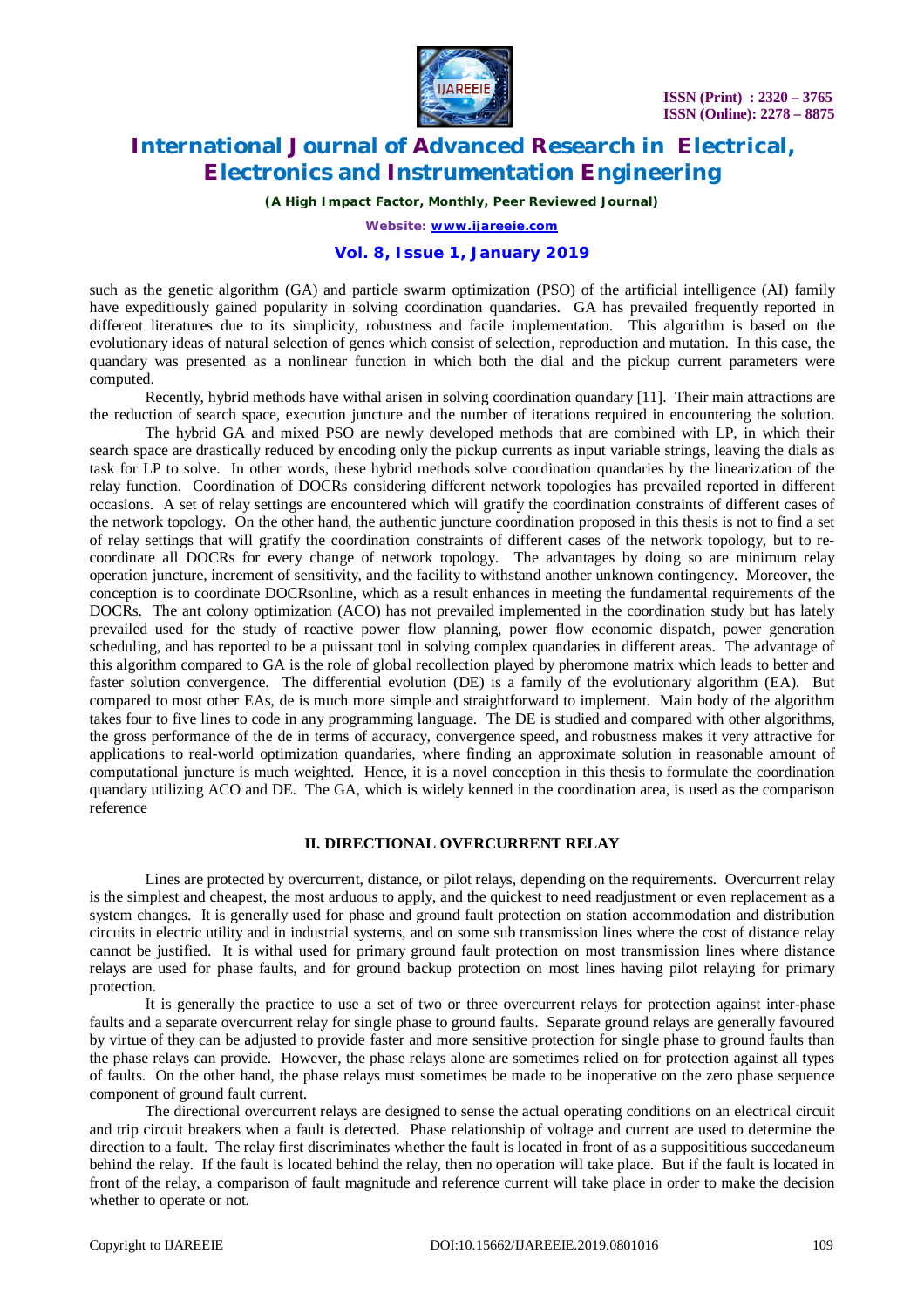

*(A High Impact Factor, Monthly, Peer Reviewed Journal)*

*Website: [www.ijareeie.com](http://www.ijareeie.com)*

#### **Vol. 8, Issue 1, January 2019**

#### **Indicator of Fault Locations**

The exceeding of actual sensed current from the reference current (\_\_\_\_\_\_) is called fault or short circuit current (). It is an indicator used to identify the fault location. But the fault current depends on the pre-fault voltage and thevenin's impedance at the fault point (distance). The further the fault is located from the source the bigger the impedance between the fault and the source, consequently, the smaller the fault magnitude.

it is illustrated in Figure 4. 1 that the fault **F1** which is located nearby bus 2 has a fault magnitude of 13,000 a while fault **F2** located nearby bus 3 has a fault magnitude of 9,000 a. The fault is an indicator that indirectly reveals the fault location depending on its magnitude. As pre-fault voltage drops away from 1 per unit, the smaller the fault magnitude becomes Fault **F1** is more preponderant than **F2** by virtue of it is closer to the source thus has smaller impedance from source to fault point than **F2**. Figure 4. 2 illustrates the conception that relays sense the same fault magnitude. Fault **F1** which is located immediately after bus 2 has a fault magnitude of 11,000 a while fault **F2** which is located nearby bus 3 has a fault magnitude of 9,000 a. Both relay**A**and**B** optically discern the same fault magnitude for faults **F1** and **F2**. this is very paramount, as this concept is latterly used in coordination of overcurrent relays in a radial system. Keep in mind that there are occasions when the primary and backup relays sense different fault magnitudes. This is due to in feed effect and will be presented afterwards. Note that faults **F1** and **F2**in Figure 1 and Figure 2 are not simultaneous and the relays used are non-directional due to the reason that they are in a radial system



**Figure 1 Indicator of fault locations:** *Isc*



**Figure 2 Coordination of DOCRs in a radial system.**

#### **III. COORDINATION OF DIRECTIONAL OVERCURRENT RELAYS**

"Coordination" can withal be kenned as "selective setting". When the directional overcurrent relays (DOCRs) are implemented on the lines they can offer protection to adjacent lines, buses, transformers, motors etc. The overcurrent relays' settings must ensure that the primary protection has enough juncture to clear the fault in its protected zone afore the backup comes in. A backup device that should not trip "selects" with the downstream device that is close to the fault. The downstream device that is closer to the fault and should trip "coordinates" with the backup device that should not trip. Coordination on feeders or radial lines is the same, except that it moves only in one direction: from the power source to the loads. The conception of coordination of DOCRs in radial system is illustrated in figure 1. Coordination a mesh system will be explained utilizing Figure 2. Relays  $\mathbf{R}_{12}$ ,  $\mathbf{R}_{23}$  and  $\mathbf{R}_{31}$ are in clockwise direction. **R**<sub>12</sub> offers backup for **R**<sub>23</sub>, **R**<sub>23</sub> offers backup for **R**<sub>31</sub> and **R**<sub>31</sub>offers backup for **R**<sub>12</sub>. By doing so the clockwise coordination circle is closed. Meanwhile relays **R21, R13**and **R<sup>32</sup>** are in anticlockwise direction. **R<sup>21</sup>** offers backup for  $\mathbf{R}_{13}$ ,  $\mathbf{R}_{13}$ offers backup for  $\mathbf{R}_{32}$  offers backup for  $\mathbf{R}_{21}$ . Then the anticlockwise coordination circle is closed too. Note that each relay functions as primary for faults in its own zone and backup for adjacent zone. for convenience, the relay names are no longer named with alphabets **A, B, C, D**as in a radial system but by location of each relay. This is due to the reason that a ring fed system can consist of hundreds of relays, so it will be very advantageous if each relay revels its location in the network. For example,  $\mathbf{R}_{12}$  represents relay connected near bus 1 facing bus 2. Similarly, **R<sup>21</sup>** represents relay connected near bus 2 facing bus 1, and so on. the conception is to set the protection to operate as expeditious as possible for faults in its primary zone, and yet delay sufficiently for faults in its backup zones" or "the process to decide the sequence of the relay operations for each possible fault location and to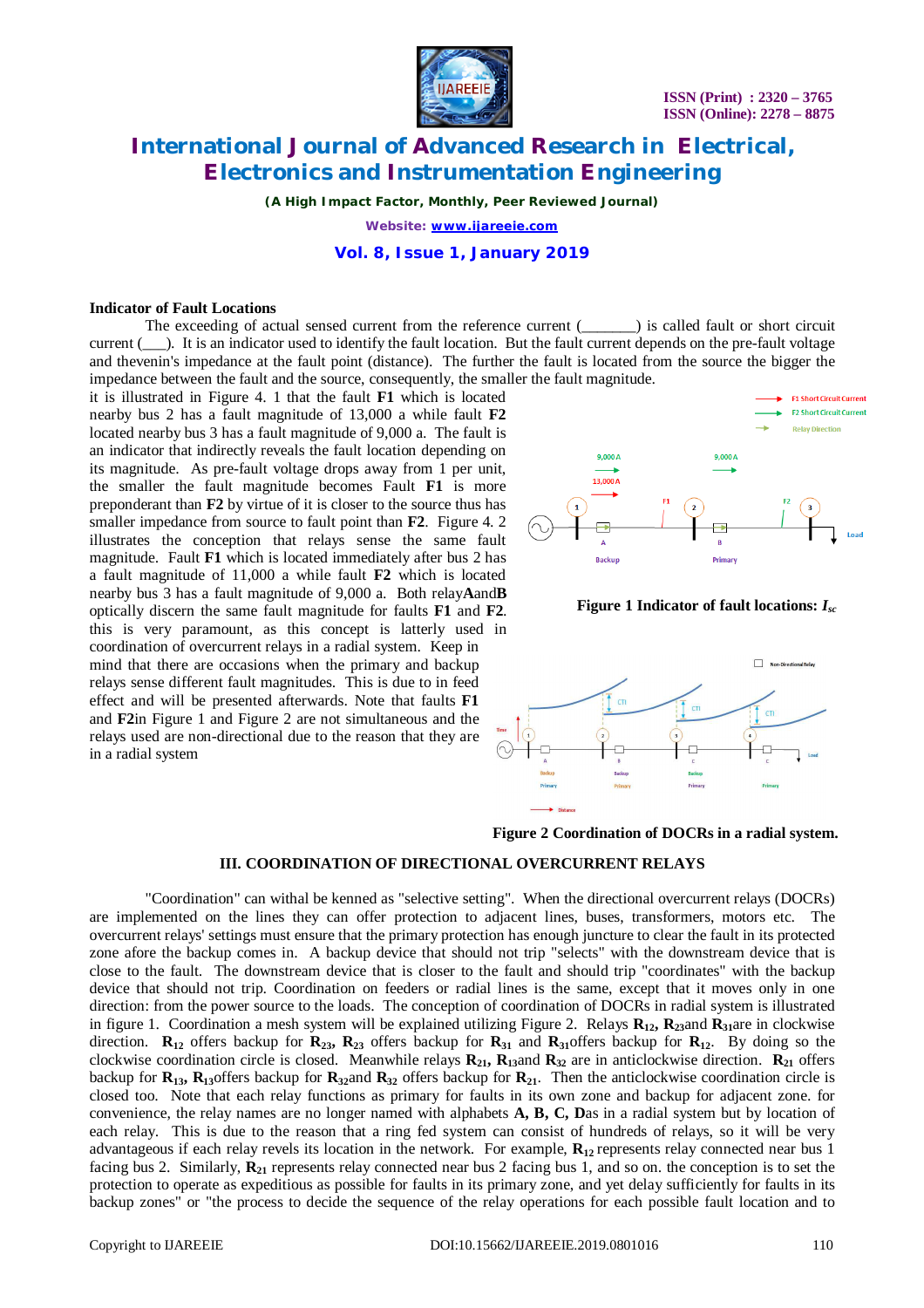

*(A High Impact Factor, Monthly, Peer Reviewed Journal)*

*Website: [www.ijareeie.com](http://www.ijareeie.com)*

### **Vol. 8, Issue 1, January 2019**

provide sufficient coordination margins without excessive juncture delay, taking into account the desired protection qualities of selectivity, reliability, sensitivity, and speed". In a radial system it is recommended to start the coordination from the relay nearest to the load toward the source. On the other hand, there is no such recommendation in a mesh system but arbitrary optate a start point and coordinate the relays. This might result to a deplorable coordination at the

moment closing the mesh system, meaning the last relay which must be coordinated with the first relay that was chosen as start point do not gratify the coordination conception. in other words, the first relay that was chosen as the start point fails to offer backup for the last relay that was to be coordinated with at the moment of closing the ring fed system. This is very prevalent scenery, so if it transpires one must start the coordination all over again from selecting a incipient start point. As a result, optimization algorithms were implemented to eschew the repetitive and extreme juncture consumption of coordinating a mesh system.



**Figure 3 A Typical Fuzzy System.**

#### **IV. FUZZY LOGIC CONTROLLER**

The main ideas underlying a Fuzzy Logic Controller (FLC) are covered in this chapter. Figure 3 illustrates the basic configuration of an FLC, which comprises three principal components: a fuzzification function, a cognizance base, and a defuzzification function. The input interface maybe of the form of an A/D converter that measures authentic juncture process variables and digitizes them. It withal performs the scaling function to put the process variable into the desired numerical perspective, e. g., in process control applications an analog input module performs the above functions by converting a 4-20ma electrical signal into a numerical value of 0-4095.

The fuzzification function withal referred to as a fuzzifier decomposes these authentic juncture input variables to corresponding subsets in the defined universe of discourse. These subsets, and the degree of membership within them are predefined by the rule base programmer in the input membership function. Thus, referring to the input membership function, the fuzzification function describes the numerical input variable with adjectives called linguistic labels that make sense to the designer, e.g., at a particular instance the temperature might be 'cold', 'warm', or 'hot'.

The rule base defines rules that describe the relationships between the results desired and the data available. The process logic executes the rules defined in the rule base to obtain a separate control output in the domain of the output membership function, for each real-time process variable. It evaluates the degree to which each rule's situation applies. The rule is "active" to the degree that it's if part is true; then in turn determines the degree to which each then part applies. Since multiple rules can be active simultaneously, all of the active rules are combined by the defuzzification function to engender the final crisp result. The output interface is of the form of a D/A converter that converts the non-fuzzy control output to be applied to the control device. For example, an analog output module converts the control solution to a 4-20ma signal. This signal may in turn be used to modulate a control valve via a current-to-pressure (I/P) transducer.

#### **V. PROPOSED METHODOLOGY**

The main obligation of protective relays is to detect the faults and clear them in minimum juncture by sending the "open" signal to the circuit breakers. OC relay is one of the most prevalent by virtue of its simplicity and economic features. It has prevailed used as the main relay to bulwark the sub transmission and distribution systems or as backup protection of the transmission system. Both the main and backup relays detect and sense the fault as anon as it occurs. However, the primary relay is the first one which should clear the fault and the backup relay would take over tripping with a pre-determined juncture interval with the operation juncture (OT) of the main relay only if the primary relay does not eliminate the fault in its specific juncture. The minimum OT of a backup relay should be more than the total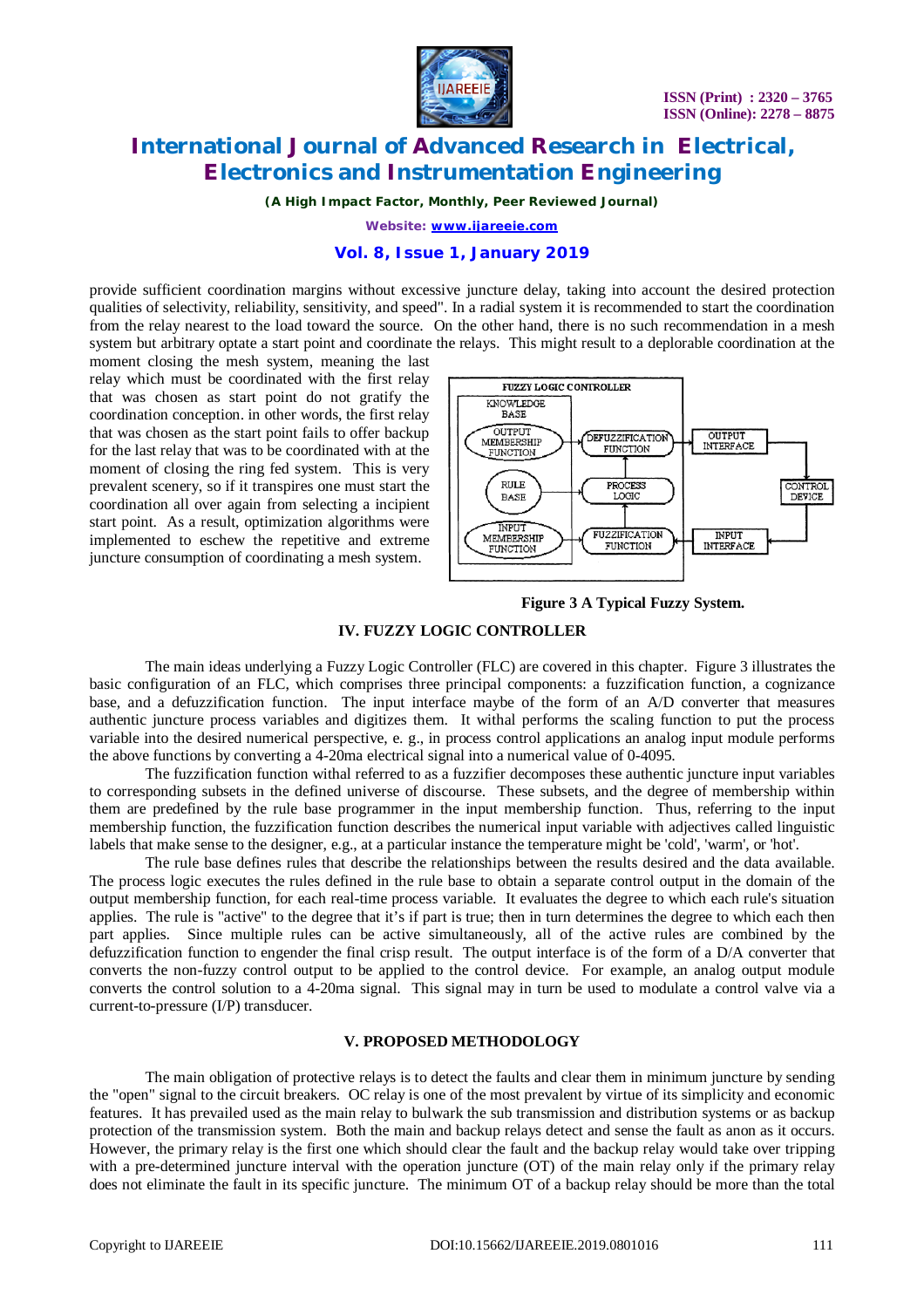

*(A High Impact Factor, Monthly, Peer Reviewed Journal)*

*Website: [www.ijareeie.com](http://www.ijareeie.com)*

#### **Vol. 8, Issue 1, January 2019**

of the related main relay OT, main circuit breaker OT, and overshoot juncture of the backup relay. Hence, the OC relays coordination can be considered a significant concern for power systems protection

The settings of OC relays include plug setting multiplier (PSM) and juncture setting multiplier (TSM), which should be calculated such that the faulty part of the network is disconnected. Generally, in traditional OC relays, the rating of PSM is from 50 to 200% in steps of 25% and the rating of TSM is from 0. 05 to 1 in steps of 0. 05. However, these parameters can be set in a step of 0. 01 in digital relays. PSM is determined based on the minimum fault current and the maximum load current. The coordination of OC relays in a radial network is genuinely simple, since each relay is the backup for its downstream relays, while in interconnected networks each relay may be a backup for more than one relay and withal several relays can be the backup for one relay. Albeit OC relays have a simple structure, their coordination can be an intricate quandary in some interconnected networks. This quandary would become more complex if the size and complexity of the system increases. It should be noted that in the interconnected system the directional OC relays should be used, which is simply addressed by the OC relay in this paper. The traditional methods [1], [2] for overcurrent relays coordination in interconnected networks are juncture consuming considering the astronomically immense amount of calculation burden and the arduousness of determining the power system break point. Diverse ranges of optimization methods and approaches have prevailed proposed to achieve not only the coordination between the relays but withal the optimal operation juncture of the protection system. The objective functions used in these methods have some drawbacks related to operation juncture of relays and their coordination



**Figure 4 The Block Diagram of Proposed Methodology**

The proposed method integrates the renewable energy sources like wind, solar power, other DG's and supplies the power to the load. The load is supplied by integrated renewable energy source i.e. the supply from wind and solar PV. At this instant the load supplied by the grid is equal to the power delivered by the DG's to the grid. In any instant the relay may leads to false tripping due to any impulse overcurrent fluctuation, which may leads to disconnection of nearby DG's and also overload the active DG's to supply the entire load. This makes the system instable and leads to damages of all the equipment's connected along the active DG's [6]. To prevent the DG's from this problem the entire protective relays in the system is controlled by the fuzzy logic controller as shown on figure 4. All the relays connected in the system are communicated bi-directionally and the controller decides which protective relay should trip for the corresponding problem. The time taken for the restoration of the load or DG's are also be monitored and bring controlled by the fuzzy logic controller. This make the protective system reliable and even more sensitive from bring false tripped.

#### **VI. PROPOSED SIMULINK MODEL**

Simulink, developed by math works, is a graphical programming environment for modelling, simulating and analysing multi domain dynamical systems. Its primary interface is a graphical block diagramming tool and a customizable set of block libraries. It offers tight integration with the rest of the MatLab environment and can either drive MatLab or be scripted from it. Simulink is widely used in automatic control and digital signal processing for multi domain simulation and model-based design.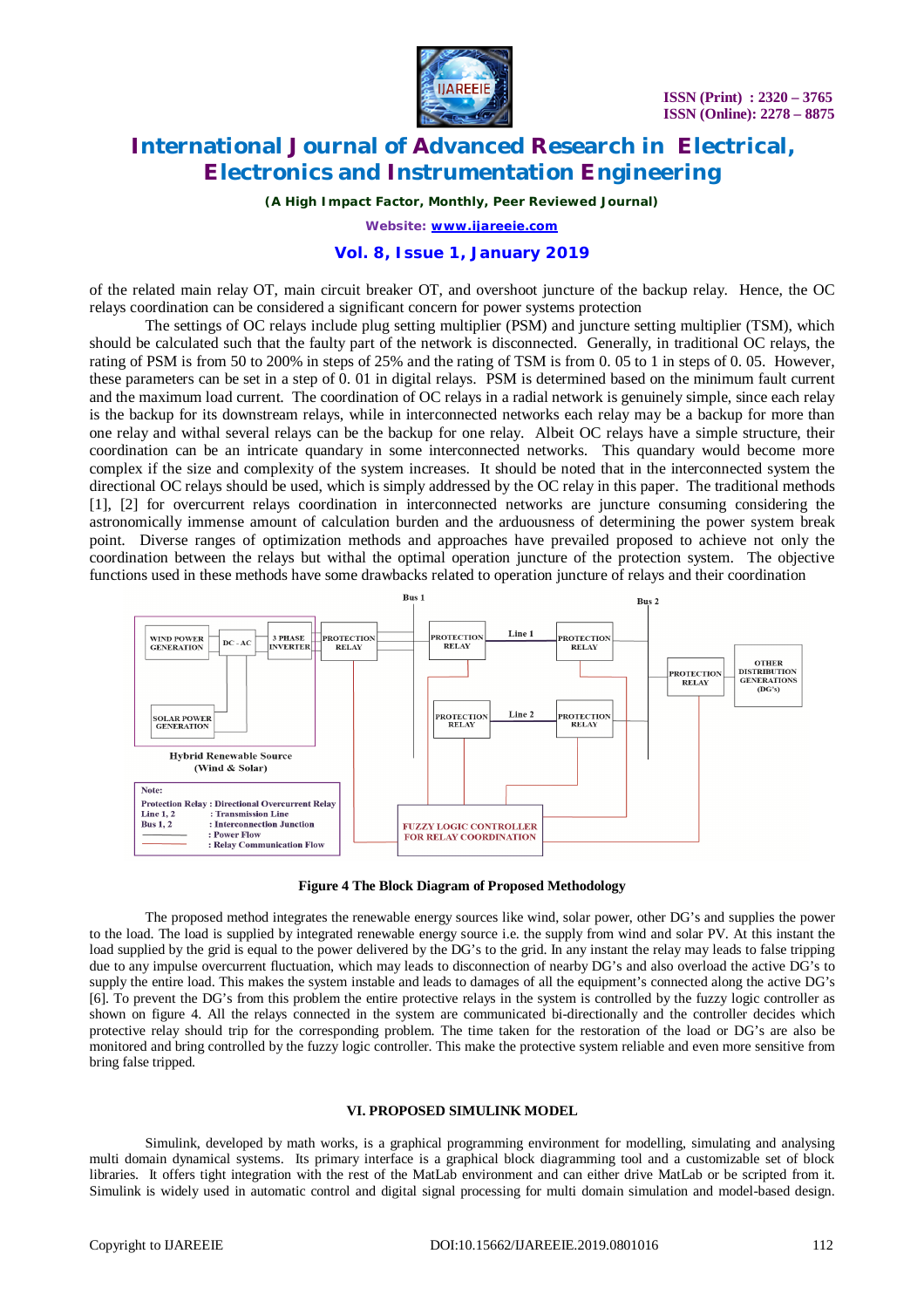

*(A High Impact Factor, Monthly, Peer Reviewed Journal)*

*Website: [www.ijareeie.com](http://www.ijareeie.com)*

### **Vol. 8, Issue 1, January 2019**

Simscape power systems (previously simpower systems) offers part libraries and analysis tools for modelling and minizing electrical power systems.

It consists of designs of electrical power parts, consisting of three-phase devices, electrical drives, and parts for applications such as versatile A/C transmission systems (FACTS) and renewable resource systems. Harmonic analysis, computation of overall harmonic distortion (THD), load circulation, and other essential electrical power system analyses are automated, assisting you examine the efficiency of your style. You can incorporate mechanical, hydraulic, thermal, and other physical systems into your design utilizing elements from the simscape household of items. To release designs to other simulation environments, consisting of hardware-in-the-loop (HIL) systems, simscape power systems supports c-code generation. Utilizing the processor-based technique, a library including comparable designs for power electronic devices is readily available for customizing a simscape power systems design to enable real-time-capable code generation on real-time processors by ways of simulink coder



**Figure 5 Proposed Simulink Model using IEEE 9 bus system**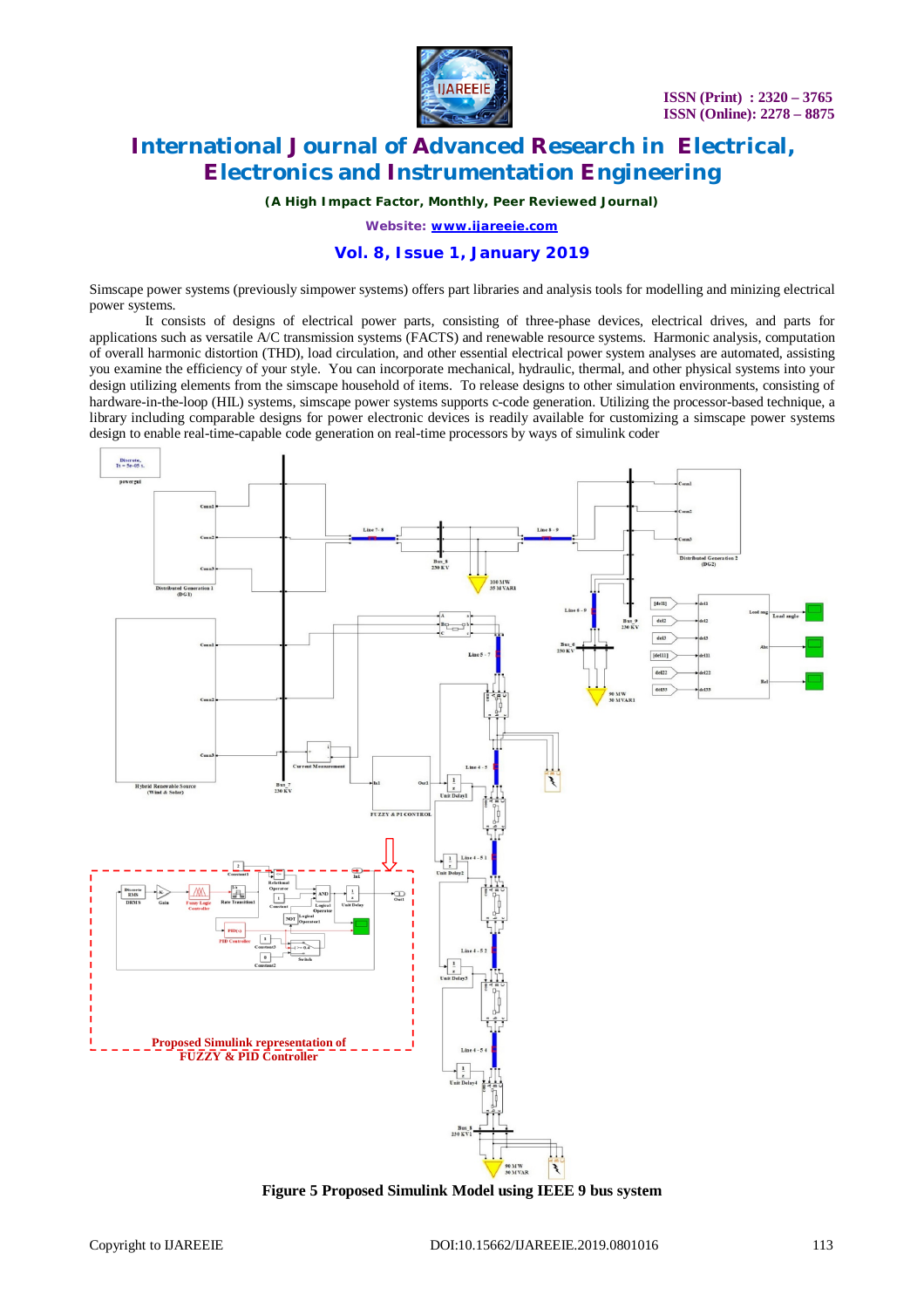

*(A High Impact Factor, Monthly, Peer Reviewed Journal)*

*Website: [www.ijareeie.com](http://www.ijareeie.com)*

### **Vol. 8, Issue 1, January 2019**

The MatLab model of the proposed model hasillustrated in Figure 5. It consists of hybrid renewable energy sources i.e., combination of both wind and solar PV system addition to the sundry distributed generators **G1** and **G2** connected to power grid. The load is supplied by sundry sources like hybrid renewable energy sources and distributed generation (**G1 & G2**). In case of false tripping of any relay due to sudden impulse current and loss of coordination of relay communication, the load is supplied by the other generation units which cause overloading quandary. For preventing those units from being overloaded and for maintaining the opportune communication between the relays the fuzzy logic controller is being used as illustrated in Figure 5. For reduction in the system restoration juncture after the relay tripping a PID controller is used as illustrated in the Figure 5

### **VII. RESULTS AND DISCUSSION**

The improvement of relay sensitivity is done by measuring the current flow in the grid and setting a predetermined value of current in the fuzzy logic controller, if the fault current reaches the predetermined value the fuzzy will delivers a tripping signal to the relay which is nearby to the fault location and prevents the tripping of other relays.



The Figure 6 illustrates the relay operation for the fault current. The zone 1 determines that the relay is in closed condition and the generation unit is supplying the power to the grid. The beginning of the zone 2 determines that the relay is in open condition due to flow of fault current in the power grid.

During the zone 2 period, the fuzzy logic controller tries to reconnect the disconnected system to the power grid. But due to the fault current level it fails to reconnect the disconnected system. After the expeditious replication of the relay, the juncture taken to the restoration is being reduced and the PID controller coordinates in the reduction of juncture taken for the system restoration as illustrated in the Figure 7

#### **REFERENCES**

- [1] Albasri, F., Alroomi, A., Talaq, J. 'Optimal coordination of directional overcurrent relays using biogeography-based optimization algorithm', IEEE Transaction on Power Delivery, 2015.
- [2] Amraee, T, "Coordination of directional overcurrent relays using seeker algorithm', IEEE Transaction on Power Delivery., 2012, 27, (3), pp. 1415–1422.
- [3] AnangTjahjono, Dimas O. Anggriawan, Alfa K. Faizin, ArdyonoPriyadi, Margo Pujiantara, TaufikTaufik, MauridhiHeryPurnomo, "Adaptive modified firefly algorithm for optimal coordination of overcurrent relays", IET Generation, Transmission & Distribution, 2017
- [4] Ankitasharma, deepakiran, "planning the coordination of overcurrent relay for distribution systems considering network reconfiguration and load restoration", IET Generation, Transmission & Distribution, 2017
- [5] Costa, M.H., Saldanha, R.R., Ravetti, M.G., 'Robust coordination of directional overcurrent relays using a meta-heuristic algorithm', IET Generation, Transmission & Distribution, 2017, 11, (2), pp. 464–474
- [6] Kamel A, M.A. Alaam, A.M. Azmy and A.Y. Abdelaziz, "Protection Coordination for Distribution Systems in Presence of Distributed Generators," Electric Power Components and Systems, vol. 41, no. 15, pp. 1555-1566, 2013.
- [7] Khaled A. Saleh, H. H. Zeineldin, A. Al-Hinai, Ehab F. El-Saadany "Optimal Coordination of Directional Overcurrent Relays Using a New Time–Current– voltage Characteristic", IEEE TRANSACTIONS ON POWER DELIVERY, VOL. 30, NO. 2, april 2015.